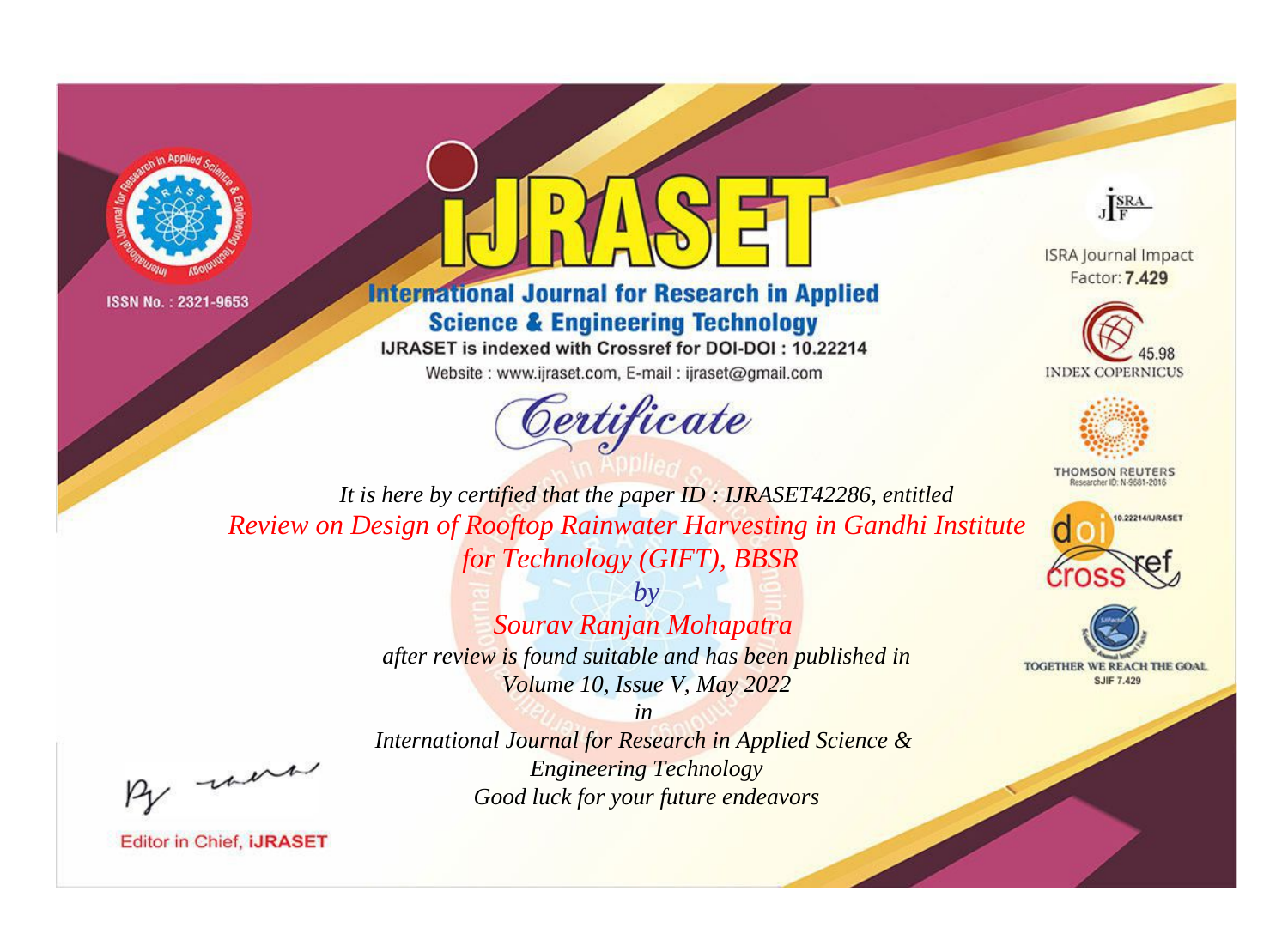



# **International Journal for Research in Applied Science & Engineering Technology**

IJRASET is indexed with Crossref for DOI-DOI: 10.22214

Website: www.ijraset.com, E-mail: ijraset@gmail.com



JERA

**ISRA Journal Impact** Factor: 7.429





**THOMSON REUTERS** 



TOGETHER WE REACH THE GOAL **SJIF 7.429** 

It is here by certified that the paper ID: IJRASET42286, entitled Review on Design of Rooftop Rainwater Harvesting in Gandhi Institute for Technology (GIFT), BBSR

> $b\nu$ **Truptimayee Dash** after review is found suitable and has been published in Volume 10, Issue V, May 2022

> > $in$

were

International Journal for Research in Applied Science & **Engineering Technology** Good luck for your future endeavors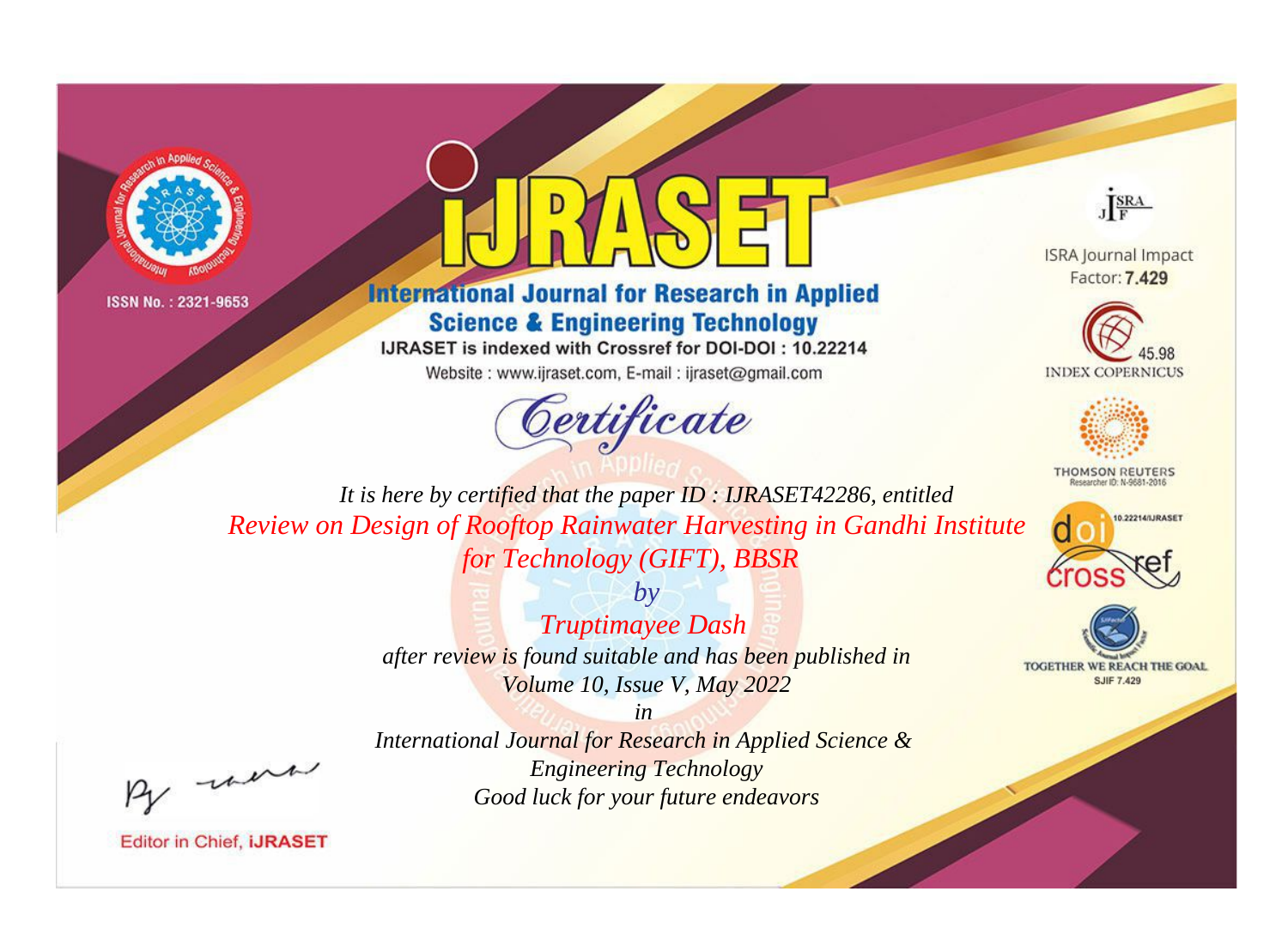



# **International Journal for Research in Applied Science & Engineering Technology**

IJRASET is indexed with Crossref for DOI-DOI: 10.22214

Website: www.ijraset.com, E-mail: ijraset@gmail.com



JERA

**ISRA Journal Impact** Factor: 7.429





**THOMSON REUTERS** 



TOGETHER WE REACH THE GOAL **SJIF 7.429** 

It is here by certified that the paper ID: IJRASET42286, entitled Review on Design of Rooftop Rainwater Harvesting in Gandhi Institute for Technology (GIFT), BBSR

> $b\nu$ Priyanka Choudhury after review is found suitable and has been published in Volume 10, Issue V, May 2022

were

International Journal for Research in Applied Science & **Engineering Technology** Good luck for your future endeavors

 $in$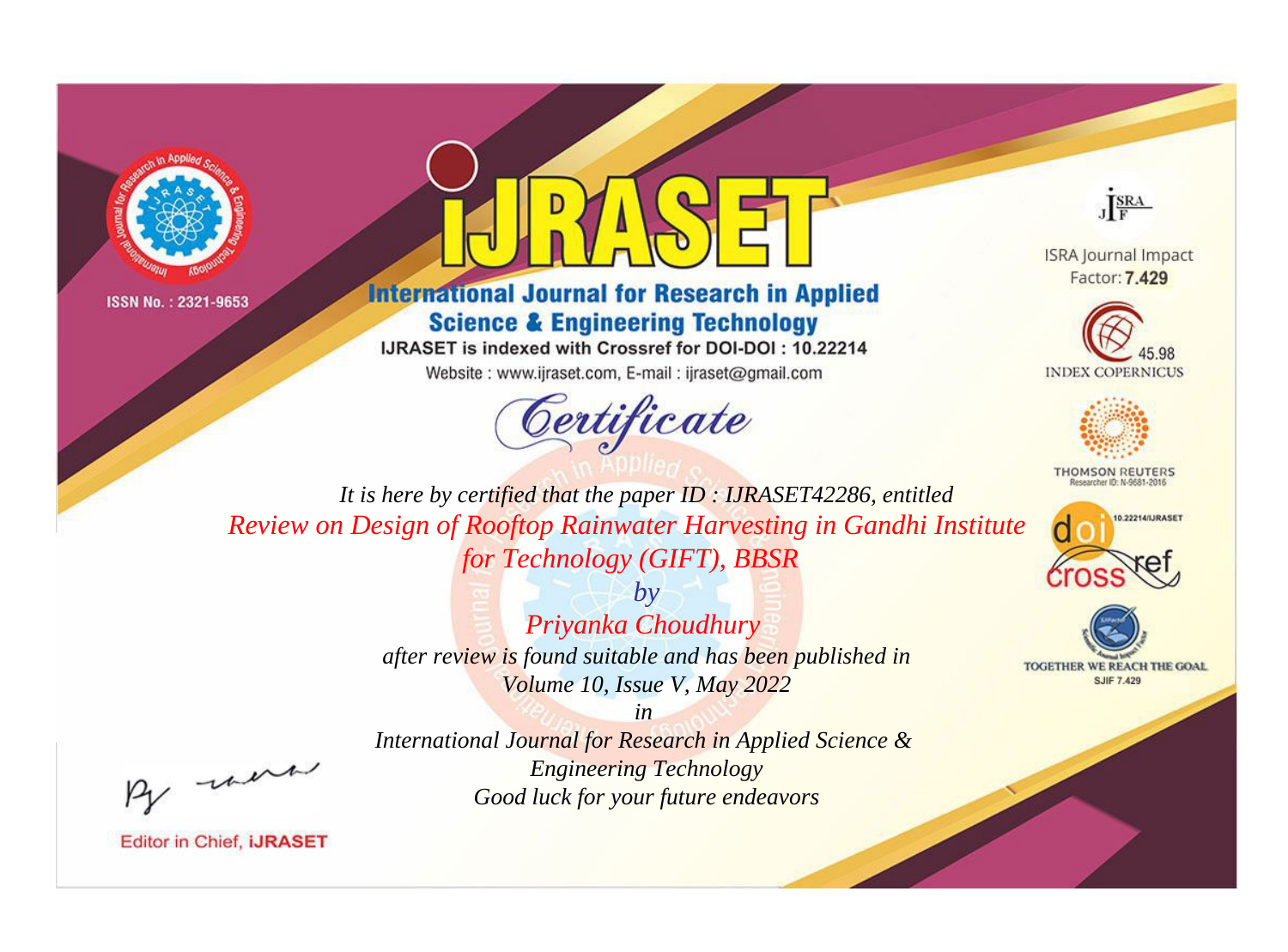



# **International Journal for Research in Applied Science & Engineering Technology**

IJRASET is indexed with Crossref for DOI-DOI: 10.22214

Website: www.ijraset.com, E-mail: ijraset@gmail.com



JERA

**ISRA Journal Impact** Factor: 7.429





**THOMSON REUTERS** 



TOGETHER WE REACH THE GOAL **SJIF 7.429** 

It is here by certified that the paper ID: IJRASET42286, entitled Review on Design of Rooftop Rainwater Harvesting in Gandhi Institute for Technology (GIFT), BBSR

> $b\nu$ Prof. Gayatri Mohanty after review is found suitable and has been published in Volume 10, Issue V, May 2022

were

International Journal for Research in Applied Science & **Engineering Technology** Good luck for your future endeavors

 $in$